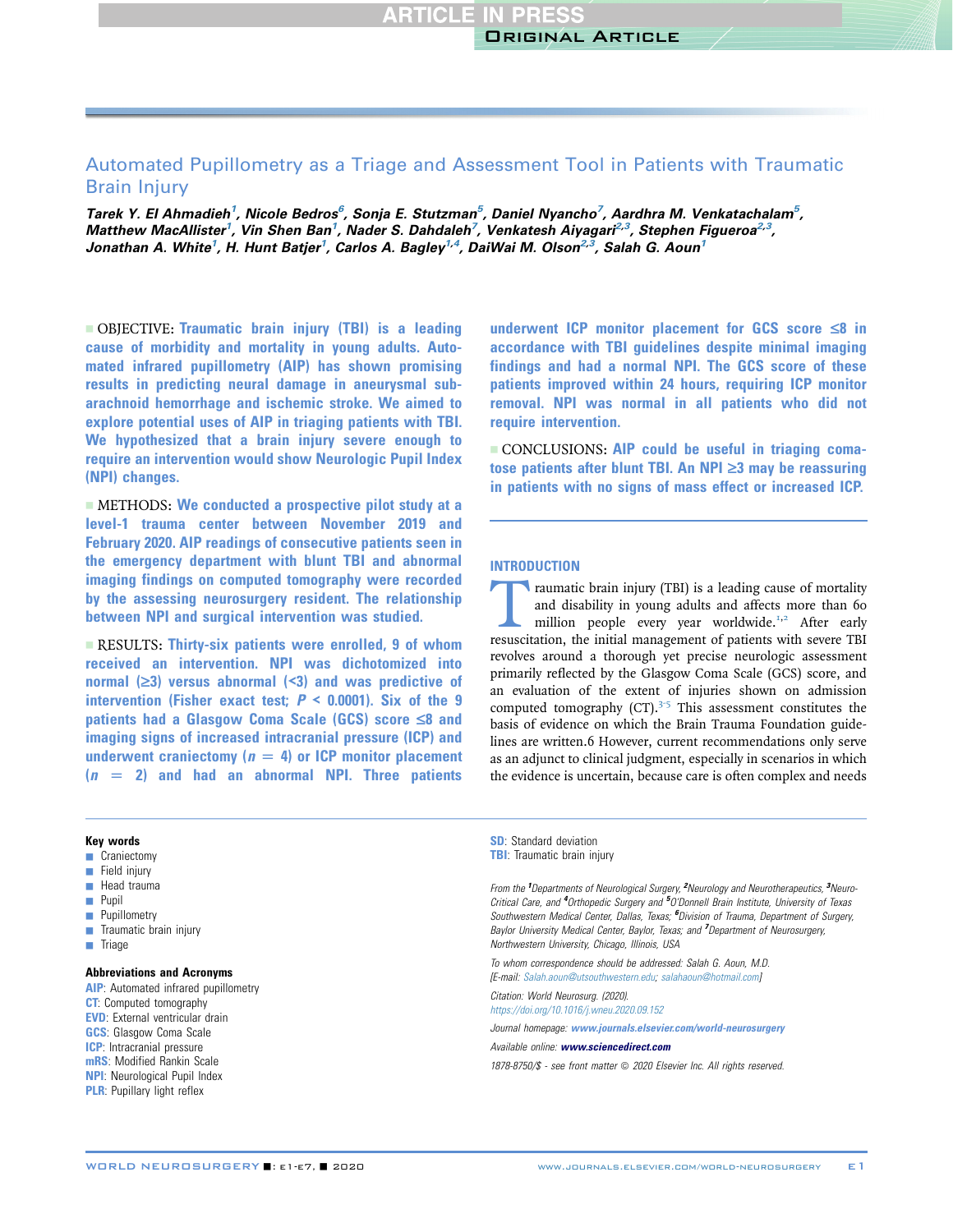# RTICLE IN PRES

to be tailored to the individual needs of the injured.<sup>[3,](#page-5-2)[6](#page-5-3)</sup> Moreover, these guidelines apply only after transport to treatment centers, do not address patient triage on the field or in transit, and may lead to overuse of surgical resources. The evaluation of the pupillary light reflex (PLR) using automated infrared pupillometry (AIP) has been recently established as a useful source of clinical data in the management of an array of neurologic diseases. $7-10$  This evaluation includes the assessment of early brain herniation in ischemic stroke, $I<sup>II</sup>$  the correlation with intracranial pressure (ICP) in patients with TBI, $^{12}$  $^{12}$  $^{12}$  and the prediction of cerebral ischemia after aneurysmal subarachnoid hemorrhage.<sup>[13](#page-5-7)</sup> AIP changes also serve as a biomarker following cardiac arrest and extracorporeal membrane oxygenation.<sup>[12,](#page-5-6)[14](#page-5-8)</sup>

The objective of this study was to explore potential uses of AIP in the triage of patients with TBI. We hypothesized that patients with severe head trauma requiring an emergent intervention, including emergent surgical decompression and intracranial monitor or ventricular drain placement, would have changes in their pupillometry readings that could provide insight into their pattern and severity of injury. We aimed to explore the possibility of using this information as an adjunct to GCS and clinical examination to identify severely injured patients requiring emergent surgical treatment early and to prioritize their transfer to capable centers of care.

# **METHODS**

### Study Population

This was a prospective observational pilot study conducted at a level 1 trauma center between November 2019 and February 2020. The AIP readings of consecutive patients who presented with a blunt TBI and abnormal imaging findings on CT in the emergency department were recorded by the assessing neurosurgery resident. Neurosurgery is consulted for every TBI with abnormal findings on brain imaging per our trauma protocol. The AIP readings were collected only once and for each side. The assessment was made during the initial neurosurgical examination in the emergency department when the patient was first seen by the resident. Patients with penetrating brain trauma were excluded, because our aim was to study closed injuries after blunt trauma. Patients who had damage to their ocular globe or severe damage to their orbit compromising vision were also excluded to avoid peripheral causes of pupillary reflex malfunction. The AIP readings were obtained using a NeurOptics NPI-200 device (NeurOptics, Laguna Hills, California, USA). The staff neurosurgeon in charge made all decisions of patient care, including emergent interventions. The study protocol was approved by our institutional review board (IRB number STU072017-046).

### Data Collection

Data were collected prospectively and included patient demographics, admission GCS score, size and reactivity of the pupils, information regarding the type and velocity of the trauma and the type of treatment administered, and pupillometer readings. Complete AIP readings were stored electronically and sent to the research team. CT findings on admission were also recorded and independently verified by the lead investigator. The modified

Rankin Scale (mRS) score was determined at 3 months for all patients.

### Neurological Pupil Index

The significance of the Neurological Pupil Index (NPI) has been previously described in detail.<sup>[9](#page-5-9)[,10](#page-5-10)[,13,](#page-5-7)[15](#page-5-11)[,16](#page-5-12)</sup> Pupillometers use infrared technology to assess several pupillary variables including initial pupil size, pupillary response latency, constriction velocity, smallest pupil size at constriction, and relaxation velocity. These variables are then normalized and standardized to compute the NPI for each eye. The NPI ranges from  $\sigma$  to  $\varsigma$  and is considered normal for values  $\geq$ . The NPI is believed to reflect direct injury to the oculomotor and visual pathways or indirect damage to cortical, subcortical, or even spinal structures that modulate them.<sup>[17-20](#page-5-13)</sup> For analysis purposes, the NPI score was dichotomized into normal  $(>a)$  and abnormal  $(1)$ . The lowest NPI value from each pair of recordings (either from the left or the right eye) was used in our statistical analysis because it would reflect the worse injury to the patient, although the readings for both eyes are presented in [Tables 1](#page-2-0) and [2](#page-3-0).

#### Statistical Analysis

Data were imported from the electronic medical record and the pupillometer data bank to an Excel spreadsheet and subsequently entered into SAS version 9.4 (SAS Institute Inc., Cary, North Carolina, USA) for analysis. Parametric and nonparametric measures of central tendency were derived for baseline and demographic data and to support the assumption of normal distribution. Continuous data are expressed as mean and standard deviation (SD); nominal data are expressed as frequency and percent. Univariate analyses were performed with analysis of variance for continuous variables and a Fisher exact test was used for dichotomous variables with a predetermined  $\alpha$  level of significance of 0.05.

### RESULTS

A total of  $36$  patients were enrolled in the study, with  $27$  ( $75\%$ ) males and a mean age of 49.9 years (SD =  $18.9$ ) ([Table 1](#page-2-0)). Fifty percent of patients ( $n = 18$ ) had a high impact velocity injury, which included motor vehicle collisions ( $n = 14$ ) and falls from a height ( $n = 4$ ). The other half ( $n = 18$ ) had low impact velocity injuries, which included falls from standing  $(n = 13)$ and assaults ( $n = 5$ ). A total of 9 patients received emergent neurosurgical procedures on arrival and comprised the emergent intervention group. The other 27 patients did not receive any emergent neurosurgical intervention and comprised the noninterventional group. Neurosurgical interventions included emergent surgical craniectomies in 4 patients, intraparenchymal monitor placements in 4 patients, and external ventricular drain  $(EVD)$  placement in  $I$  patient ([Table 2](#page-3-0)).

When comparing the interventional and noninterventional groups, there was no significant difference in patient age  $(P =$ 0.1580), gender (P = 0.2665), type of trauma (P = 0.0681), injury velocity (P =  $0.0543$ ), or difference in baseline pupil size (P = 0.65 [left eye];  $P = 0.43$  [right eye]). There was a statistically significant difference in the admission GCS score ( $P < 0.0001$ ), the admission NPI ( $P <$  0.0001), the pupillary constriction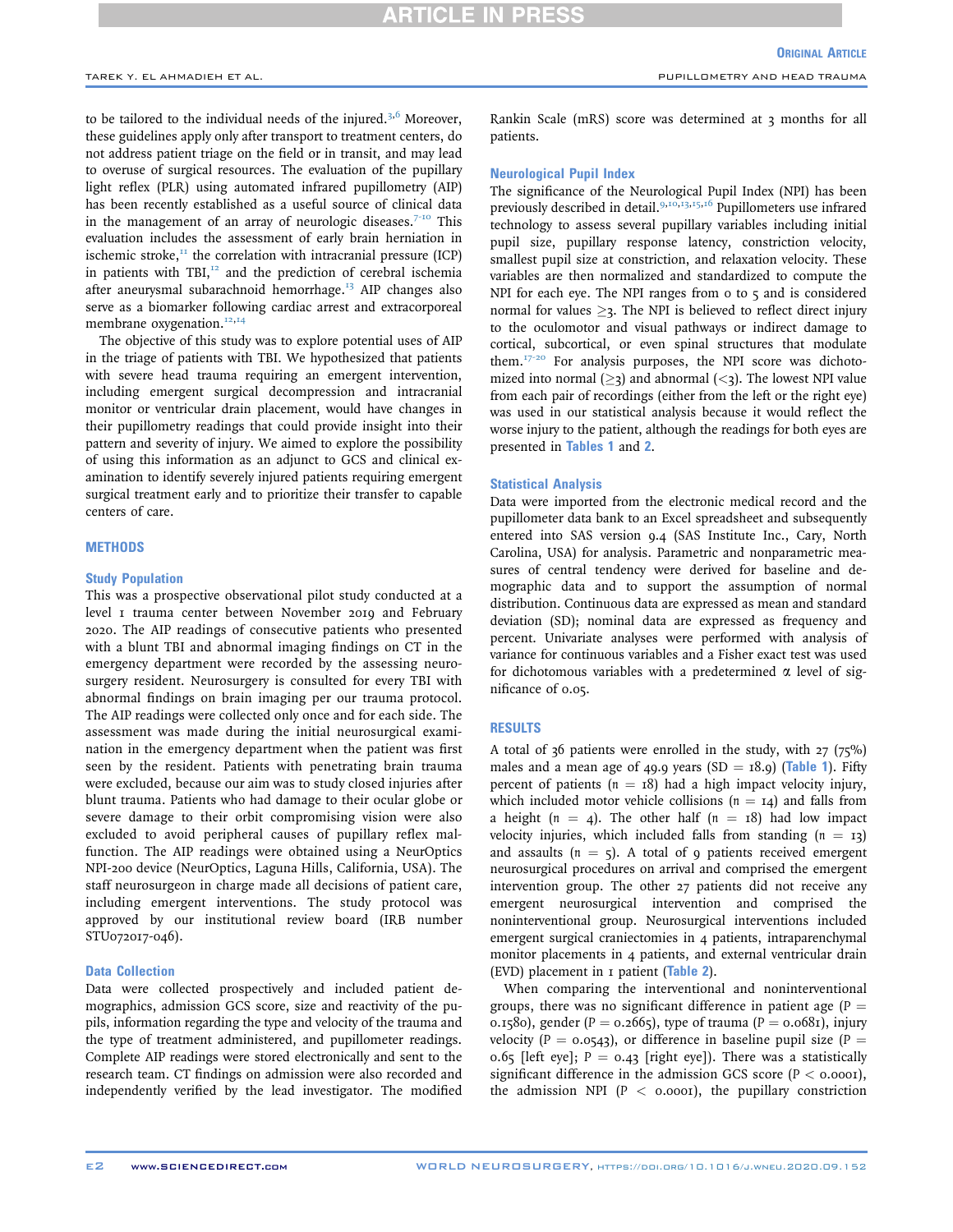# <span id="page-2-0"></span>Table 1. Univariate Comparisons of Emergent Intervention Group versus Noninterventional Group

|                                                                        | <b>Noninterventional</b><br>Group $(n = 27)$ | <b>Emergent</b><br><b>Intervention</b><br>Group $(n = 9)$ | P Value  |  |  |  |  |
|------------------------------------------------------------------------|----------------------------------------------|-----------------------------------------------------------|----------|--|--|--|--|
| Age (years)                                                            | 52.56 (19.94)                                | 42.22 (13.31)                                             | 0.1580   |  |  |  |  |
| Sex, n (% group)                                                       |                                              |                                                           | 0.2665   |  |  |  |  |
| Female                                                                 | 8(29.6)                                      | 1(11.1)                                                   |          |  |  |  |  |
| Male                                                                   | 19 (70.4)                                    | 8(88.9)                                                   |          |  |  |  |  |
| Glasgow Coma Scale<br>Score, mean/median (SD)                          | 13.85/14 (2.3)                               | 6.56/7(2.13)                                              | < 0.0001 |  |  |  |  |
| Injury velocity, n (% group)                                           |                                              |                                                           | 0.0543   |  |  |  |  |
| Low                                                                    | 16 (59.3)                                    | 2(22.2)                                                   |          |  |  |  |  |
| High                                                                   | 11 (40.7)                                    | 7(77.8)                                                   |          |  |  |  |  |
| Trauma type (% group)                                                  |                                              |                                                           | 0.0681   |  |  |  |  |
| Assault                                                                | 3(11.1)                                      | 2(22.2)                                                   |          |  |  |  |  |
| Fall from standing                                                     | 13 (48.2)                                    | 0                                                         |          |  |  |  |  |
| High fall                                                              | 2(7.4)                                       | 2(22.2)                                                   |          |  |  |  |  |
| Motor vehicle collision                                                | 9(33.3)                                      | 5(55.6)                                                   |          |  |  |  |  |
| Neurological Pupil Index                                               |                                              |                                                           |          |  |  |  |  |
| Left eye                                                               | 4.36(0.38)                                   | 3.09(1.74)                                                | 0.0009   |  |  |  |  |
| Right eye                                                              | 4.35(0.36)                                   | 3.10(1.46)                                                | < 0.0001 |  |  |  |  |
| Lowest (left or right)                                                 | 4.24(0.40)                                   | 2.74(1.30)                                                | < 0.0001 |  |  |  |  |
| Pupil size                                                             |                                              |                                                           |          |  |  |  |  |
| Left eye                                                               | 3.69(0.98)                                   | 3.48(1.61)                                                | 0.6451   |  |  |  |  |
| Right eye                                                              | 3.75(1.06)                                   | 3.37(1.54)                                                | 0.4292   |  |  |  |  |
| Constriction velocity (mm/second)                                      |                                              |                                                           |          |  |  |  |  |
| Left eye                                                               | 2.04(0.88)                                   | 0.87(0.66)                                                | 0.0017   |  |  |  |  |
| Right eye                                                              | 2.10(1.03)                                   | 0.82(0.63)                                                | 0.0026   |  |  |  |  |
| Dilation velocity (mm/second)                                          |                                              |                                                           |          |  |  |  |  |
| Left eye                                                               | 0.95(0.50)                                   | 0.31(0.23)                                                | 0.0014   |  |  |  |  |
| Right eye                                                              | 0.81(0.42)                                   | 0.30(0.26)                                                | 0.0054   |  |  |  |  |
| Values are mean (standard deviation) except where indicated otherwise. |                                              |                                                           |          |  |  |  |  |

velocity  $(P < 0.01)$ , and the dilatation velocity  $(P < 0.01)$ ([Table 1](#page-2-0)). The NPI score was significantly lower for the intervention versus noninterventional group (mean, 4.24, SD, 0.4 vs. mean, 2.7, SD, 1.3, respectively;  $P < 0.0001$ ). None of the patients in the noninterventional group had NPI values  $\langle 3, 1 \rangle$ and the NPI dichotomized as normal  $(>z)$  versus abnormal  $(<$ 3) was a predictor of intervention (Fisher exact test, P  $<$ 0.0001). The higher NPI scores were associated with better outcome, as shown by lower mRS scores at 3 months ( $r_2$  = 0.383;  $P < 0.0001$ . The eye with the abnormal NPI was on the side of worse injury, especially in patients who underwent surgical decompression ([Table 2](#page-3-0)).

All patients who underwent an emergent surgical intervention had low GCS scores of  $\leq$ 8 on admission ([Table 2](#page-3-0)). Six patients in that group had CT scan findings independently warranting an emergent intervention: patients 3, 4, 5, and 8 had extra-axial hematomas with severe brain compression and midline shift and underwent a surgical decompression. Patient 1 had severe bifrontal contusions causing mass effect and received an intraparenchymal bolt-type monitor placement. Patient 9 had severe diffuse brain edema and underwent an EVD placement. Both patients 1 and 9 had ICP that was consistently increased and required aggressive osmolar medical treatment to maintain <20 mm Hg. The NPI was abnormally low  $(*z*)$  in all these patients on admission.

Patients 2, 6, and 7 had minimal traumatic subarachnoid hemorrhage on their CT scan with signs of diffuse axonal injury and no indicators of imminent herniation. However, these patients underwent an intraparenchymal ICP monitor placement because of a GCS score  $\leq$ 8 and associated factors in accordance with the TBI guidelines (level IIB). The NPI of these patients was normal  $(\geq)$  bilaterally on admission. ICP remained normal with no increases and the monitor was discontinued in all 3. There were 2 patients in the noninterventional group whose GCS was <8 and who met the criteria for ICP monitor placement according to the TBI guidelines ([Figure 1](#page-4-0)); however, the decision to defer placement was made by the attending neurosurgeon. The GCS score of these patients improved to  $>8$  in  $>24$  hours. When our results were assessed by GCS score severity, 11 patients had a severe TBI with a GCS score  $\langle 8 \rangle$  at presentation. Nine of those patients underwent an invasive procedure ([Table 2](#page-3-0)). Four patients underwent a craniectomy, and 5 patients underwent the placement of an ICP monitor. The NPI was  $\lt$ 3 in the patients who underwent an open decompression and in patients I and 9.

Three patients died (mRS score 6 at 3 months) in this series, all of whom belonged to the intervention group. Only 1 patient in the intervention group was under the influence of alcohol (patient 1). The effect of alcohol, recreational drugs, and rapid-sequence intubation on AIP values is being studied elsewhere and was not the focus of this study ([Table 2](#page-3-0)).

# **DISCUSSION**

Pupillary reactivity depends on intact efferent and afferent visual motor pathways but is also influenced by spinal parasympathetic signals and cortical modulation.<sup>[17-20](#page-5-13)</sup> These pathways can be disrupted by traumatic injury and induce changes registered by the pupillometer. The importance of the pupillary reflex in the assessment of patients with TBI is highlighted by the fact that the GCS-Pupil<sup>[4](#page-5-14)[,21](#page-6-0)</sup> and the Full Outline of Unresponsiveness scale<sup>22[,23](#page-6-2)</sup> both include PLR assessment. However, the GCS-Pupil and the Full Outline of Unresponsiveness scale rely on subjective assessment of the pupil scored as either unreactive or reactive. Subjective PLR assessment can be unreliable and although an unreactive pupil can be a late sign of injury,  $24,25$  $24,25$  PLR abnormalities before the finding of dilated and nonreactive pupils may provide support to decision making and patient prognostication.<sup>[26](#page-6-5)[,27](#page-6-6)</sup>

Results from our pilot population show that the NPI is significantly lower in patients who undergo emergent procedures for TBI ([Table 1](#page-2-0)). The emergent intervention group consisted of 9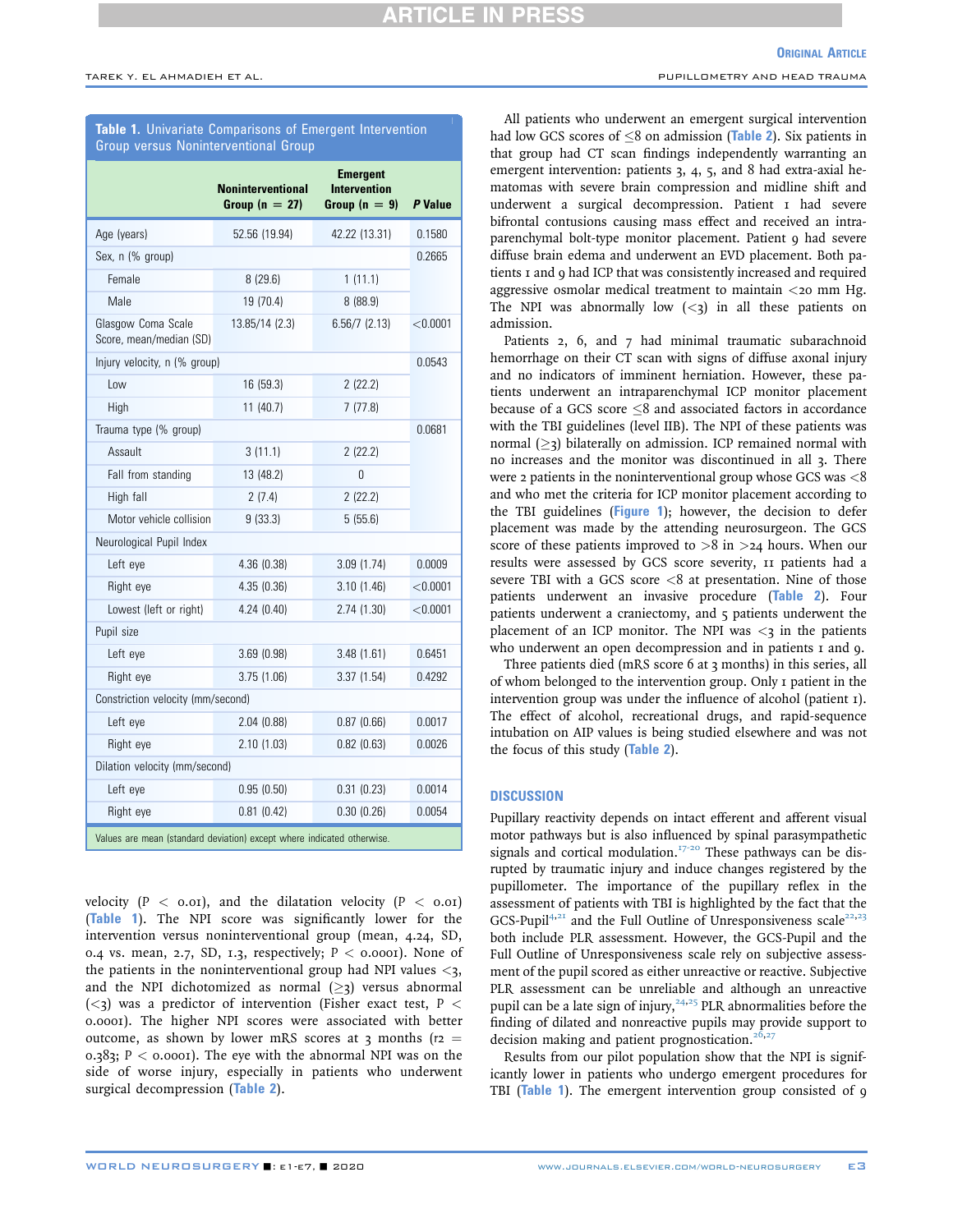| <b>Patient Number</b><br>(Age, years) | Causal<br><b>Injury</b> | <b>Glasgow Coma</b><br><b>Scale Score on</b><br><b>Arrival/Motor</b><br><b>Score</b> | <b>Intoxicated</b><br>(Alcohol/<br>Drugs) | <b>Fixed Dilated</b><br><b>Pupils on Clinical</b><br><b>Examination</b> | <b>Admission</b><br><b>Neurological</b><br><b>Pupil Index</b> |             |                                                                |                                 |                                                     | <b>Modified Rankin</b>                   |
|---------------------------------------|-------------------------|--------------------------------------------------------------------------------------|-------------------------------------------|-------------------------------------------------------------------------|---------------------------------------------------------------|-------------|----------------------------------------------------------------|---------------------------------|-----------------------------------------------------|------------------------------------------|
|                                       |                         |                                                                                      |                                           |                                                                         |                                                               | R Eye L Eye | <b>Computed Tomography</b><br><b>Findings (Marshall Score)</b> | <b>Emergent</b><br>Intervention | <b>Result of Intervention</b>                       | <b>Scale Score at 3</b><br><b>Months</b> |
| 1 (35)                                | <b>MVC</b>              | 6/4                                                                                  | Yes                                       | N <sub>0</sub>                                                          | 1.9                                                           | 4.8         | Severe bifrontal $(R>>L)$<br>contusions (III)                  | <b>ICP</b> monitor<br>placement | Severe ICP increases<br>requiring medical treatment | $\overline{2}$                           |
| 2(45)                                 | <b>MVC</b>              | 7/5                                                                                  | N <sub>0</sub>                            | N <sub>0</sub>                                                          | 4                                                             | 3.9         | Diffuse subarachnoid<br>hemorrhage<br>DAI (II)                 | ICP monitor<br>placement        | Low ICP, removed monitor in<br>24 hours             | 4                                        |
| 3(49)                                 | <b>MVC</b>              | 6/4                                                                                  | <b>No</b>                                 | N <sub>0</sub>                                                          | 2.5                                                           | 4.6         | Large R epidural hematoma (VI)                                 | Craniectomy                     | Decrease in ICP                                     | 3                                        |
| 4(48)                                 | High fall               | 8/4                                                                                  | <b>No</b>                                 | N <sub>0</sub>                                                          | 2.9                                                           | 0.6         | Large L subdural hematoma (VI)                                 | Craniectomy                     | Decrease in ICP                                     | 6                                        |

<span id="page-3-0"></span>**Table 2.** Table Detailing the Injury Profile, Intervention, and Outcomes of Patients in the Emergent Intervention Group

| 2(45)                                                                                                    | <b>MVC</b> | 7/5 | No | N <sub>0</sub> | 4            | 3.9      | Diffuse subarachnoid<br>hemorrhage<br>DAI (II) | ICP monitor<br>placement | Low ICP, removed monitor in<br>24 hours                                  | 4 |
|----------------------------------------------------------------------------------------------------------|------------|-----|----|----------------|--------------|----------|------------------------------------------------|--------------------------|--------------------------------------------------------------------------|---|
| 3(49)                                                                                                    | <b>MVC</b> | 6/4 | No | No             | 2.5          | 4.6      | Large R epidural hematoma (VI)                 | Craniectomy              | Decrease in ICP                                                          | 3 |
| 4(48)                                                                                                    | High fall  | 8/4 | No | <b>No</b>      | 2.9          | 0.6      | Large L subdural hematoma (VI)                 | Craniectomy              | Decrease in ICP                                                          | 6 |
| 5(32)                                                                                                    | High fall  | 6/4 | No | <b>No</b>      | 2.8          | 3.2      | Large R epidural hematoma (VI)                 | Craniectomy              | Decrease in ICP                                                          | 0 |
| 6(71)                                                                                                    | Assault    | 6/4 | No | <b>No</b>      | 4.4          | 4.4      | Frontal contusion<br>DAI (II)                  | ICP monitor<br>placement | Low ICP. Removed monitor in<br>24 hours                                  | 3 |
| 7(39)                                                                                                    | Assault    | 6/4 | No | N <sub>0</sub> | 4            | 3.8      | DAI (II)                                       | ICP monitor<br>placement | Low ICP. Removed monitor in<br>24 hours                                  | 6 |
| 8(36)                                                                                                    | <b>MVC</b> | 6/4 | No | <b>No</b>      | 4.6          | 2.5      | Large L subdural hematoma (VI)                 | Craniectomy              | Decrease in ICP                                                          | 5 |
| 9(25)                                                                                                    | <b>MVC</b> | 3/1 | No | Yes            | $\mathbf{0}$ | $\Omega$ | Diffuse brain edema<br>DAI (III)               | drain placement          | External ventricular Severe ICP increases<br>requiring medical treatment | 6 |
| R, right; L, left; MVC, motor vehicle collision; ICP, intracranial pressure; DAI, diffuse axonal injury. |            |     |    |                |              |          |                                                |                          |                                                                          |   |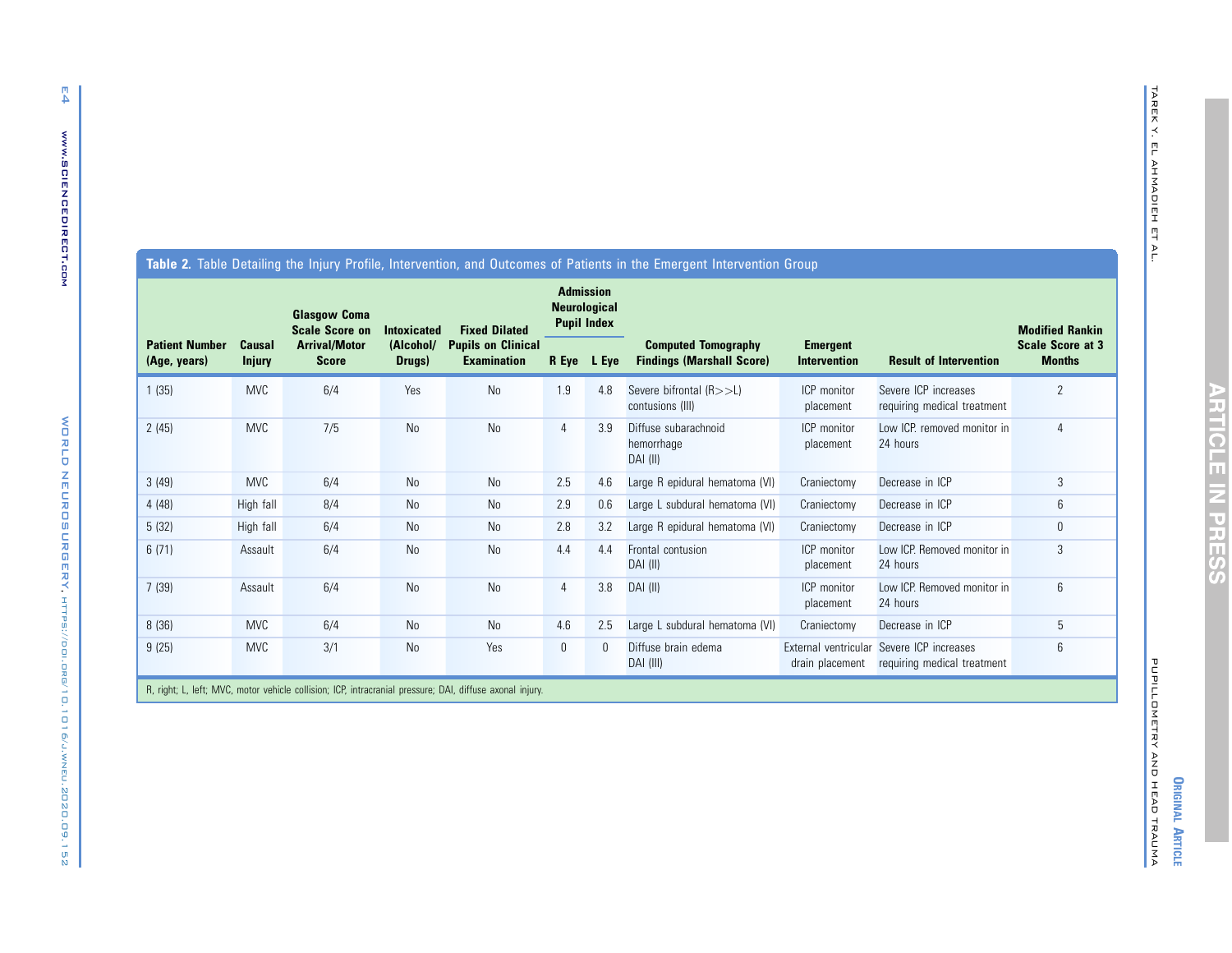# **RTICLE IN PRES**

# **ORIGINAL ARTICLE**

<span id="page-4-0"></span>TAREK Y. EL AHMADIEH ET AL. PUPILLOMETRY AND HEAD TRAUMA



patients, all of whom had a GCS score  $\leq$ 8. Only 6 of these patients had CT findings that would warrant surgical intervention, and 3 underwent ICP monitor/EVD placement to comply with TBI guidelines but had no signs of herniation, mass effect, or diffuse cerebral edema on imaging. The NPI of these 3 patients remained normal. These findings confirm previously reported data showcasing that AIP measurements can potentially serve as an indicator of structural or ischemic injury to the brain.<sup>[13,](#page-5-7)[15](#page-5-11)[,28,](#page-6-7)[29](#page-6-8)</sup> These data suggest that pupillometry readings such as the NPI could be useful as an additional parameter to consider when evaluating patients with a GCS score  $\leq 8$  and a mildly abnormal CT scan with no evidence of increased ICP, diffuse brain edema, or mass effect. Although TBI guidelines recommend the placement of an ICP monitor in this subcategory of patients, neurosurgeons may be reluctant to perform invasive procedures in patients whose imaging findings suggest that ICP is likely normal.<sup>[30,](#page-6-9)[31](#page-6-10)</sup> This was the case in 2 patients in our series who did not undergo ICP monitor placement despite qualifying for one based on the guidelines and who had an improvement in their GCS score within 24 hours of admission. Although we recognize the usefulness of the guidelines set by the Brain Trauma Foundation, AIP may provide additional point that could influence clinical and surgical decisions, which warrants future investigation.

The primary hypothesis of this study was that automated pupillometry may provide insight into the pattern of injury of patients with TBI and may serve as an adjunct to CT in the hospital setting or as an instrument for the triage of unconscious patients and as a red flag for a severe brain injury. Our data suggest that an abnormal NPI  $\left\langle \langle 3 \rangle \right\rangle$  in a comatose patient with a GCS score  $\leq 8$  can be an early indicator of pupillary reflex pathway compromise that could require an intervention. This intervention could consist of the emergent placement of an ICP monitor for ICP-guided medical treatment or a craniotomy/craniectomy to decompress a space-occupying lesion and reduce increased ICP. Determining which intervention is needed (craniotomy vs. placement of a parenchymal monitor) still requires a CT scan but incentivizes paramedics and workers to hasten the transfer of the patient to a center with neurosurgical capabilities. The examination of a comatose patient can be rendered difficult by the presence of alcoholic or narcotic intoxication, and because many patients are intubated emergently for airway protection using rapid-sequence paralytics that deprive the examiner from performing a meaningful clinical examination, it can be difficult to assess their injury without a CT scan. The presence of abnormally low NPI could serve as a signal that would prompt first responders to prioritize the transfer of such patients to adequate centers of care. The same scenario could apply to the battlefield by providing medics with an easy way of triaging unresponsive injured soldiers and transporting those with neurosurgical emergencies back to their field hospital promptly. A portable device could also facilitate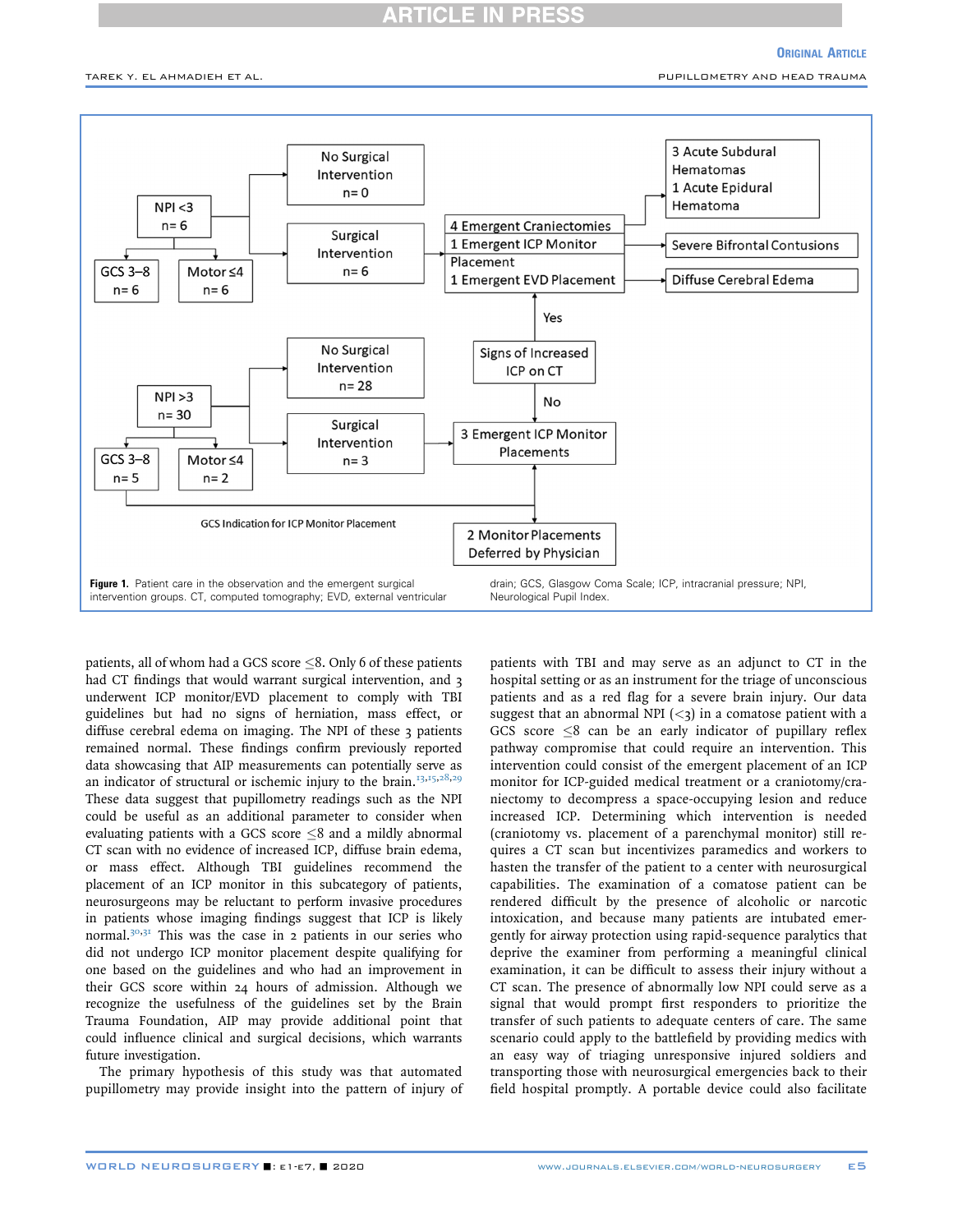# **ARTICLE IN PRESS**

care in low-resource environments on a global level. Although a fixed and dilated pupil can predict unilateral or bilateral cerebral injury, this finding is typically delayed and often present in the advent of irreversible or lasting injury. Only 1 patient in our cohort had that finding and subsequently died of his injury ([Table 2](#page-3-0)). All other patients in the intervention group had reactive pupils bilaterally. Anisocoria in a patient with bilaterally reactive pupils may carry some prognostic value, but that was not the subject of this study. The lowest NPI that was abnormal seemed to belong to the eye on the side of the worst injury, specifically in patients who underwent surgical decompression ([Table 2](#page-3-0)).

Determining the true value of automated pupillometry as an aid in surgical decision making in severe TBI requires studies with larger groups of patients admitted with a GCS score <8 and will likely have to involve several trauma centers. Automated pupillometry may also have a role to play in gauging the impact of minor head trauma such as concussion, but that determination was beyond the scope of the current study.

### Limitations

Some limitations to this study should be acknowledged. First, this is early work and constitutes a feasibility pilot investigative study. Our sample size is small and with heterogenous causes of injury. Second, although only 1 patient in our emergent procedure group was intoxicated, the effects of alcohol or drug consumption on pupillary reactivity and AIP readings still need to be explored and may have influenced our readings. Although every effort was made to include all neurosurgical consults with blunt trauma in this study, it is possible that some cases were inadvertently missed, which may bias our results.

### **CONCLUSIONS**

AIP may be useful in the initial triage of comatose patients after blunt TBI. A low NPI may be indicative of severe brain injury requiring an emergent surgical procedure. Pupillometry readings may provide additional data that can be helpful in the management of comatose patients with a GCS score  $\leq 8$  when their brain imaging does not show direct signs of herniation, midline shift, or increased ICP.

# CRediT AUTHORSHIP CONTRIBUTION STATEMENT

Tarek Y. El Ahmadieh: Conceptualization, Methodology, Writing original draft. Nicole Bedros: Conceptualization, Writing - review & editing, Validation. Sonja E. Stutzman: Methodology, Project administration, Resources. Daniel Nyancho: Data curation, Formal analysis. Aardhra M. Venkatachalam: Data curation, Formal analysis. Matthew MacAllister: Data curation, Investigation. Vin Shen Ban: Data curation, Investigation. Nader S. Dahdaleh: Writing - review & editing. Venkatesh Aiyagari: Writing review & editing, Methodology. Stephen Figueroa: Writing - review & editing, Methodology. Jonathan A. White: Writing - review & editing, Methodology. H. Hunt Batjer: Writing - review & editing, Methodology. Carlos A. Bagley: Writing - review & editing, Methodology. DaiWai M. Olson: Conceptualization, Methodology, Writing - review & editing, Resources.

### ACKNOWLEDGMENTS

We would like to thank the following individuals for contributing to our data collection and without whom this study would not have been possible: Jose Marin Sanchez, M.D., Cody Wolfe, M.D., Mary Ashley Liu, M.D., Julie Yi, M.D., Benjamin Kafka, M.D., Matthew Davies, M.D., and Awais Vance, M.D.

### **REFERENCES**

- <span id="page-5-0"></span>1. [Blennow K, Brody DL, Kochanek PM, et al.](http://refhub.elsevier.com/S1878-8750(20)32171-9/sref1) [Traumatic brain injuries.](http://refhub.elsevier.com/S1878-8750(20)32171-9/sref1) Nat Rev Dis Primers. 2016; [2:16084](http://refhub.elsevier.com/S1878-8750(20)32171-9/sref1).
- <span id="page-5-1"></span>2. Dewan MC, Rattani A, Gupta S, et al. Estimating the global incidence of traumatic brain injury [epub ahead of print]. J Neurosurg. [https://doi.org/10.](https://doi.org/10.3171/2017.10.JNS17352) [3171/2017.10.JNS17352](https://doi.org/10.3171/2017.10.JNS17352), accessed April 1, 2018.
- <span id="page-5-2"></span>3. Carney N, Totten AM, O'[Reilly C, et al. Guidelines](http://refhub.elsevier.com/S1878-8750(20)32171-9/sref3) [for the Management of Severe Traumatic Brain](http://refhub.elsevier.com/S1878-8750(20)32171-9/sref3) [Injury, Fourth Edition.](http://refhub.elsevier.com/S1878-8750(20)32171-9/sref3) Neurosurgery. 2017;80:6-15.
- <span id="page-5-14"></span>4. [Majdan M, Steyerberg EW, Nieboer D, Mauritz W,](http://refhub.elsevier.com/S1878-8750(20)32171-9/sref4) [Rusnak M, Lingsma HF. Glasgow Coma Scale](http://refhub.elsevier.com/S1878-8750(20)32171-9/sref4) [motor score and pupillary reaction to predict six](http://refhub.elsevier.com/S1878-8750(20)32171-9/sref4)[month mortality in patients with traumatic brain](http://refhub.elsevier.com/S1878-8750(20)32171-9/sref4) [injury: comparison of](http://refhub.elsevier.com/S1878-8750(20)32171-9/sref4) field and admission assessment. J Neurotrauma[. 2015;32:101-108](http://refhub.elsevier.com/S1878-8750(20)32171-9/sref4).
- 5. [Teasdale G, Jennett B. Assessment of coma and](http://refhub.elsevier.com/S1878-8750(20)32171-9/sref5) [impaired consciousness. A practical scale.](http://refhub.elsevier.com/S1878-8750(20)32171-9/sref5) Lancet. [1974;2:81-84.](http://refhub.elsevier.com/S1878-8750(20)32171-9/sref5)
- <span id="page-5-3"></span>6. [Volovici V, Haitsma IK, Dirven CMF,](http://refhub.elsevier.com/S1878-8750(20)32171-9/sref6) [Steyerberg EW, Lingsma HF, Maas AIR. Letter:](http://refhub.elsevier.com/S1878-8750(20)32171-9/sref6) [Guidelines for the Management of Severe](http://refhub.elsevier.com/S1878-8750(20)32171-9/sref6)

[Traumatic Brain Injury, Fourth Edition.](http://refhub.elsevier.com/S1878-8750(20)32171-9/sref6) Neurosurgery[. 2017;81:E21.](http://refhub.elsevier.com/S1878-8750(20)32171-9/sref6)

- <span id="page-5-4"></span>7. [Anderson M, Elmer J, Shutter L, Puccio A,](http://refhub.elsevier.com/S1878-8750(20)32171-9/sref7) [Alexander S. Integrating quantitative pupillometry](http://refhub.elsevier.com/S1878-8750(20)32171-9/sref7) [into regular care in a neurotrauma intensive care](http://refhub.elsevier.com/S1878-8750(20)32171-9/sref7) unit. J Neurosci Nurs[. 2018;50:30-36.](http://refhub.elsevier.com/S1878-8750(20)32171-9/sref7)
- 8. [Olson DM, Stutzman S, Saju C, Wilson M,](http://refhub.elsevier.com/S1878-8750(20)32171-9/sref8) [Zhao W, Aiyagari V. Interrater reliability of pu](http://refhub.elsevier.com/S1878-8750(20)32171-9/sref8)[pillary assessments.](http://refhub.elsevier.com/S1878-8750(20)32171-9/sref8) Neurocrit Care. 2016;24: [251-257.](http://refhub.elsevier.com/S1878-8750(20)32171-9/sref8)
- <span id="page-5-9"></span>9. [Olson DM, Stutzman SE, Atem F, et al. Estab](http://refhub.elsevier.com/S1878-8750(20)32171-9/sref9)[lishing normative data for pupillometer assess](http://refhub.elsevier.com/S1878-8750(20)32171-9/sref9)[ment in neuroscience intensive care: the "END-](http://refhub.elsevier.com/S1878-8750(20)32171-9/sref9)PANIC" registry. J Neurosci Nurs[. 2017;49:251-254.](http://refhub.elsevier.com/S1878-8750(20)32171-9/sref9)
- <span id="page-5-10"></span>10. [Zhao W, Stutzman S, Olson D, Saju C, Wilson M,](http://refhub.elsevier.com/S1878-8750(20)32171-9/sref10) [Aiyagari V. Inter-device reliability of the NPi-100](http://refhub.elsevier.com/S1878-8750(20)32171-9/sref10) pupillometer. J Clin Neurosci[. 2016;33:79-82.](http://refhub.elsevier.com/S1878-8750(20)32171-9/sref10)
- <span id="page-5-5"></span>11. [Osman M, Stutzman SE, Atem F, et al. Correlation](http://refhub.elsevier.com/S1878-8750(20)32171-9/sref11) [of objective pupillometry to midline shift in acute](http://refhub.elsevier.com/S1878-8750(20)32171-9/sref11) stroke patients. [J Stroke Cerebrovasc Dis](http://refhub.elsevier.com/S1878-8750(20)32171-9/sref11). 2019;28: [1902-1910.](http://refhub.elsevier.com/S1878-8750(20)32171-9/sref11)
- <span id="page-5-6"></span>12. [Jahns FP, Miroz JP, Messerer M, et al. Quantitative](http://refhub.elsevier.com/S1878-8750(20)32171-9/sref12) [pupillometry for the monitoring of intracranial](http://refhub.elsevier.com/S1878-8750(20)32171-9/sref12)

[hypertension in patients with severe traumatic](http://refhub.elsevier.com/S1878-8750(20)32171-9/sref12) brain injury. Crit Care[. 2019;23:155](http://refhub.elsevier.com/S1878-8750(20)32171-9/sref12).

- <span id="page-5-7"></span>13. [Aoun SG, Stutzman S, Vo P-UN, et al. Detection of](http://refhub.elsevier.com/S1878-8750(20)32171-9/sref13) [delayed cerebral ischemia using objective pupill](http://refhub.elsevier.com/S1878-8750(20)32171-9/sref13)[ometry in patients with aneurysmal subarachnoid](http://refhub.elsevier.com/S1878-8750(20)32171-9/sref13) hemorrhage. J Neurosurg[. 2019;132:27-32.](http://refhub.elsevier.com/S1878-8750(20)32171-9/sref13)
- <span id="page-5-8"></span>14. [Tamura T, Namiki J, Sugawara Y, et al. Early](http://refhub.elsevier.com/S1878-8750(20)32171-9/sref14) [outcome prediction with quantitative pupillary](http://refhub.elsevier.com/S1878-8750(20)32171-9/sref14) [response parameters after out-of-hospital cardiac](http://refhub.elsevier.com/S1878-8750(20)32171-9/sref14) [arrest: a multicenter prospective observational](http://refhub.elsevier.com/S1878-8750(20)32171-9/sref14) study. PLoS One[. 2020;15:e0228224.](http://refhub.elsevier.com/S1878-8750(20)32171-9/sref14)
- <span id="page-5-11"></span>15. [Aoun SG, Welch B, Cortes M, et al. Objective](http://refhub.elsevier.com/S1878-8750(20)32171-9/sref15) [pupillometry as an adjunct to prediction and](http://refhub.elsevier.com/S1878-8750(20)32171-9/sref15) [assessment for oculomotor nerve injury and re](http://refhub.elsevier.com/S1878-8750(20)32171-9/sref15)[covery: potential for practical applications.](http://refhub.elsevier.com/S1878-8750(20)32171-9/sref15) World Neurosurgery[. 2019;121:e475-e480.](http://refhub.elsevier.com/S1878-8750(20)32171-9/sref15)
- <span id="page-5-13"></span><span id="page-5-12"></span>16. [Zafar SF, Suarez JI. Automated pupillometer for](http://refhub.elsevier.com/S1878-8750(20)32171-9/sref16) [monitoring the critically ill patient: a critical](http://refhub.elsevier.com/S1878-8750(20)32171-9/sref16) appraisal. J Crit Care[. 2014;29:599-603](http://refhub.elsevier.com/S1878-8750(20)32171-9/sref16).
- 17. [Binda P, Pereverzeva M, Murray SO. Attention to](http://refhub.elsevier.com/S1878-8750(20)32171-9/sref17) [bright surfaces enhances the pupillary light re](http://refhub.elsevier.com/S1878-8750(20)32171-9/sref17)flex. J Neurosci[. 2013;33:2199-2204.](http://refhub.elsevier.com/S1878-8750(20)32171-9/sref17)